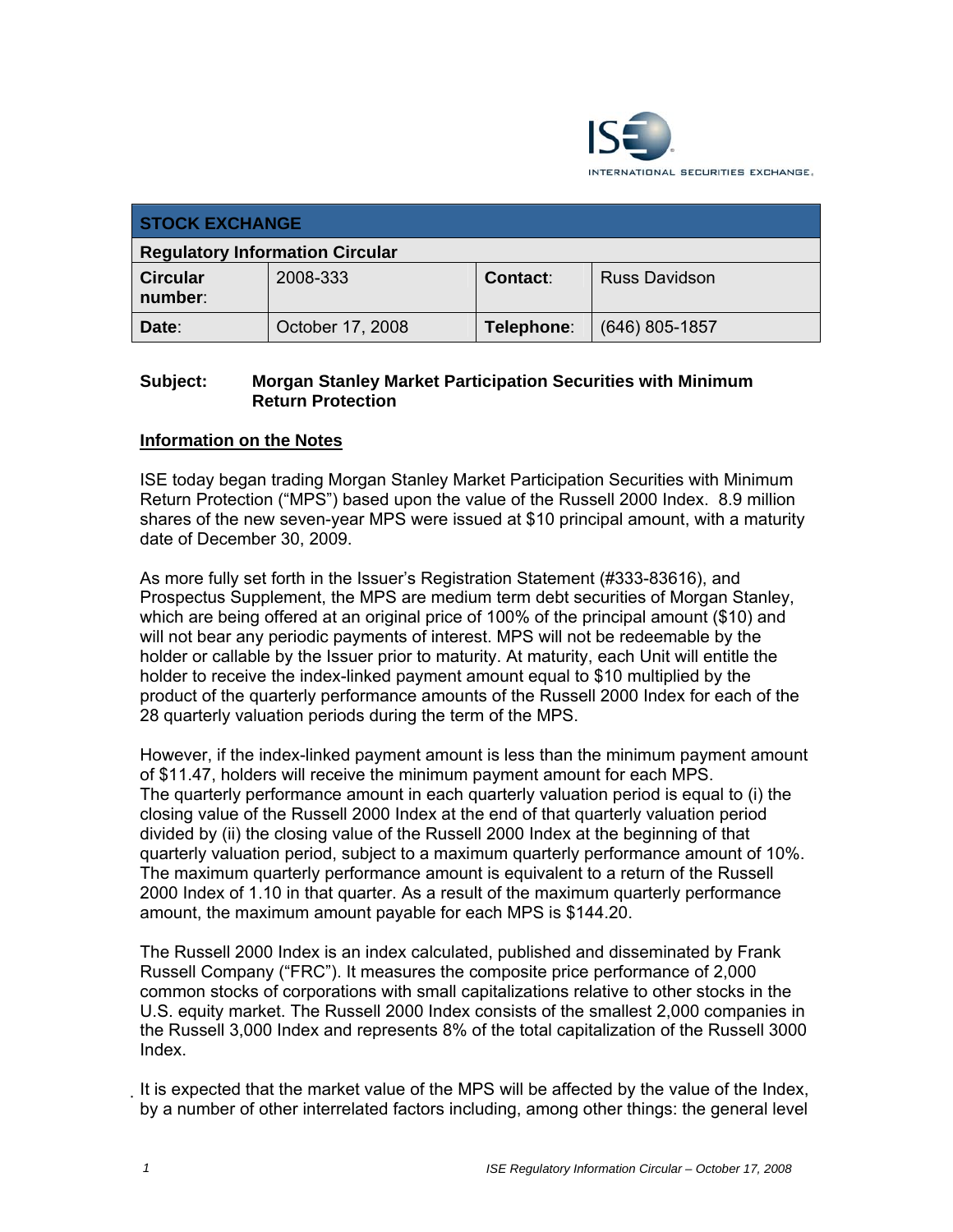of interest rates, the volatility of the Russell 2000 Index, the time remaining to maturity, the dividend rate on stocks underlying the Russell 2000 Index, and the credit rating of the Issuer.

Investing in the MPS is not equivalent to investing in the Russell 2000 Index.

Ownership of the MPS will be maintained in book-entry form by or through The Depository Trust Company.

MSU will be quoted and trade as an equity issue in round lots of 100, and will trade "flat" without accrued interest.

Trading in the shares on ISE is on a UTP basis and is subject to ISE equity trading rules. The shares will trade from 9:00 a.m. until 4:00 p.m. Eastern Time. Equity Electronic Access Members ("Equity EAMs") trading the shares during the Pre-Market Session are exposed to the risk of the lack of the calculation or dissemination of underlying index value or intraday indicative value ("IIV"). For certain derivative securities products, an updated underlying index value or IIV may not be calculated or publicly disseminated in the Pre-Market hours. Since the underlying index value and IIV are not calculated or widely disseminated during Pre-Market hours, an investor who is unable to calculate implied values for certain derivative securities products during Pre-Market hours may be at a disadvantage to market professionals.

Equity EAMs also should review NASD Notice to Members 03-71 for guidance on trading these products. The Notice reminds members of their obligations to: (1) conduct adequate due diligence to understand the features of the product; (2) perform a reasonable-basis suitability analysis; (3) perform customer-specific suitability analysis in connection with any recommended transactions; (4) provide a balanced disclosure of both the risks and rewards associated with the particular product, especially when selling to retail investors; (5) implement appropriate internal controls; and (6) train registered persons regarding the features, risk and suitability of these products.

**This Regulatory Information Circular is not a statutory Prospectus. Equity EAMs should consult the Trust's Registration Statement, SAI, Prospectus and the Fund's website for relevant information.**